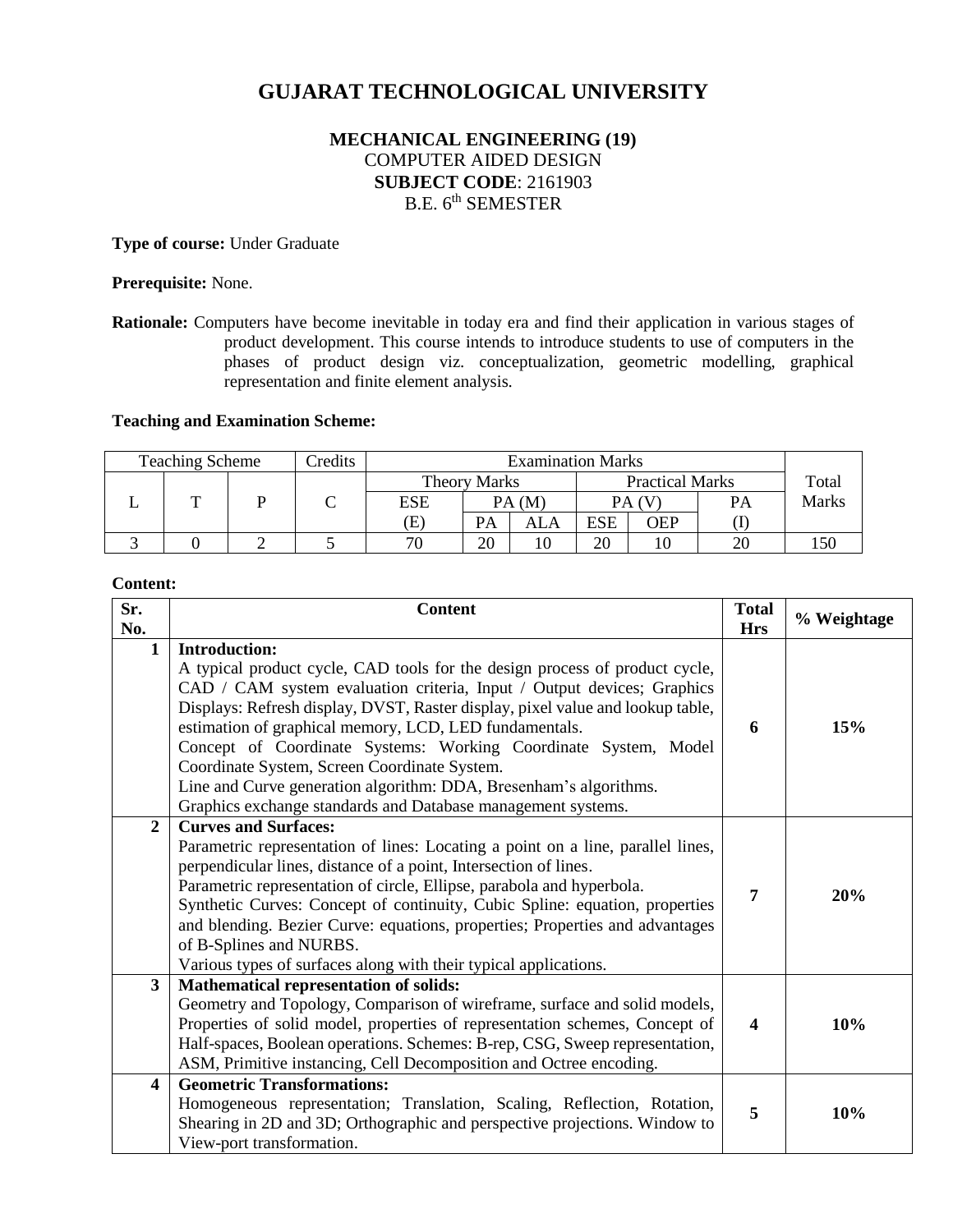| 5 | <b>Finite Element Analysis:</b><br>Review of stress-strain relation and generalized Hooke's Law, Plane stress and<br>Plane strain conditions; Concept of Total Potential Energy; Basic procedure for<br>solving a problem using Finite Element Analysis.<br>1-D Analysis: Concept of Shape function and natural coordinates, strain -<br>displacement matrix, derivation of stiffness matrix for structural problems, |    |     |
|---|-----------------------------------------------------------------------------------------------------------------------------------------------------------------------------------------------------------------------------------------------------------------------------------------------------------------------------------------------------------------------------------------------------------------------|----|-----|
|   | properties of stiffness matrix. 1-D structural problems with elimination and<br>penalty approaches, 1-D thermal and fluid problems.                                                                                                                                                                                                                                                                                   | 21 | 45% |
|   | Trusses and Beams: Formulation of stiffness matrix, simple truss problems to<br>find displacement, reaction and stresses in truss members. Structural analysis<br>using Euler-Bernoulli beam element.                                                                                                                                                                                                                 |    |     |
|   | Higher Order Element: CST element stiffness matrix formulation, shape<br>functions and applications of Quad and axisymmetric elements.                                                                                                                                                                                                                                                                                |    |     |

# **Suggested Specification table with Marks (Theory):**

| <b>Distribution of Theory Marks</b> |                |         |         |         |                |  |
|-------------------------------------|----------------|---------|---------|---------|----------------|--|
| <b>R</b> Level                      | <b>U</b> Level | A Level | N Level | E Level | <b>C</b> Level |  |
| 10                                  | 15             | 15      | 10      | 10      | 10             |  |

# **Legends: R: Remembrance; U: Understanding; A: Application, N: Analyze and E: Evaluate C: Create and above Levels (Revised Bloom's Taxonomy)**

Note: This specification table shall be treated as a general guideline for students and teachers. The actual distribution of marks in the question paper may vary slightly from above table.

#### **Reference Books:**

- 1. Ibrahim Zied, CAD / CAM: Theory and Practice, McGraw-Hill
- 2. Hearn E J and Baker M P, Computer Graphics, Pearson.
- 3. Chandrupatla T A and Belegundu A D, Introduction to Finite Elements in Engineering, PHI.
- 4. Logan D, A First Course in the Finite Element Method, Cengage.

#### **Course Outcome:**

After learning the course the students should be able to:

- 1. Understand and appreciate use of computer in product development.
- 2. Apply algorithms of graphical entity generation.
- 3. Understand mathematical aspects of geometrical modelling.
- 4. Understand and use finite element methods for analysis of simple components.

# **List of Experiments:**

- 1. Prepare a programme for plotting lines and curves using algorithms learned.
- 2. Introductory exercise for 3-D modelling.
- 3. Exercise for advanced 3-D modelling.
- 4. Exercise for 3-D editing options.
- 5. Exercise for Assembly modelling.
- 6. Exercise for surface modelling.
- 7. Introductory exercise for finite element analysis.